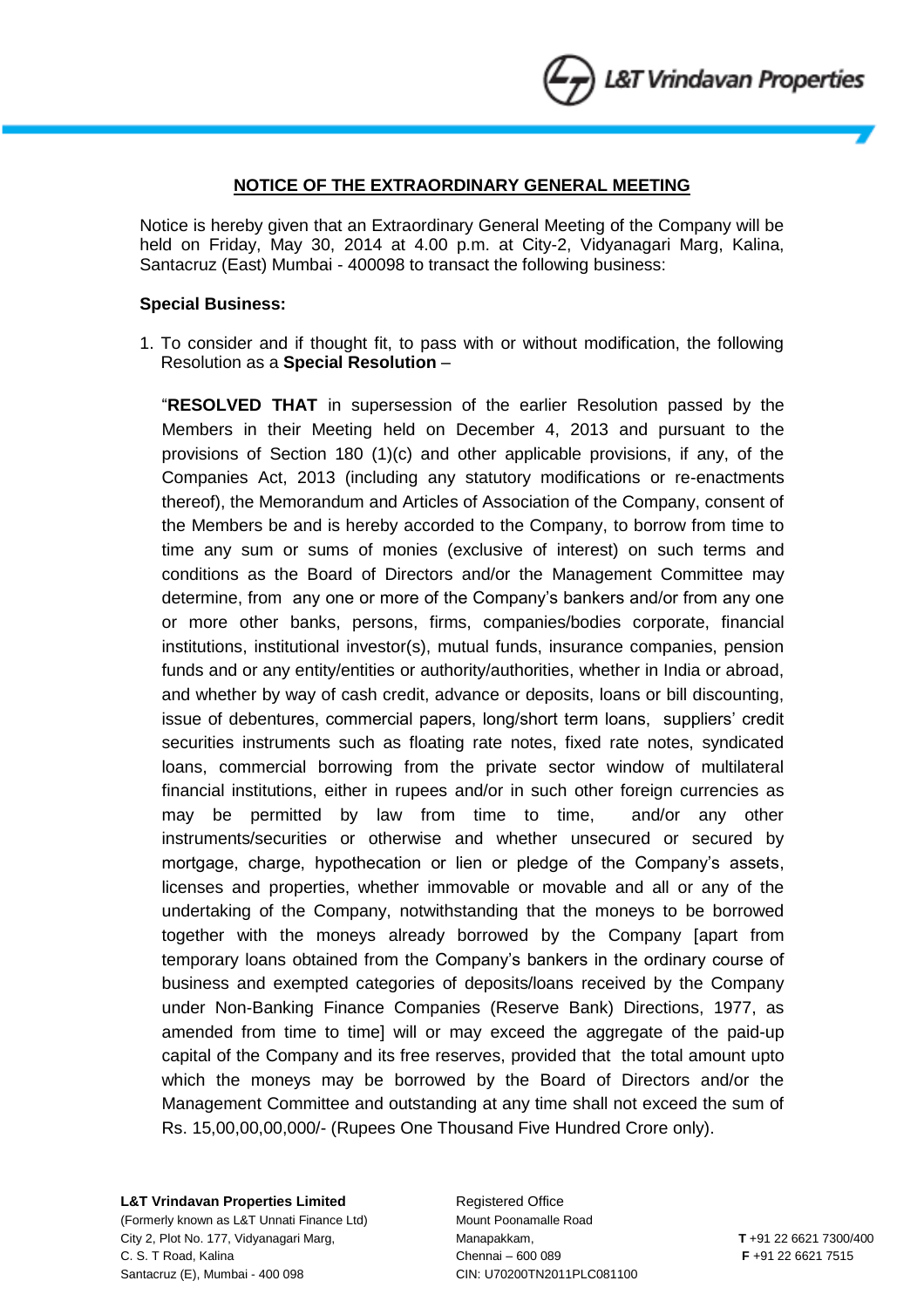**RESOLVED FURTHER THAT** in connection with the above, the Board/Management Committee be and is hereby authorized to do all such acts, deeds, matters and things as may be deemed necessary, desirable, proper or expedient for the purpose of giving effect to this Resolution and for matters connected therewith or incidental thereto."

2. To consider and if thought fit, to pass with or without modification, the following Resolution as a **Special Resolution** –

"**RESOLVED THAT** in supersession of the earlier resolution passed by the Members in their Meeting held on December 4, 2013 and pursuant to the provisions of Section 180(1)(a) and other applicable provisions, if any, of the Companies Act, 2013 (including any statutory modifications or re-enactments thereof), the Memorandum and Articles of Association of the Company and subject to such other approvals and permissions as may be required, consent of the Members be and is hereby accorded to the Company, to sell, mortgage and / or charge, in addition to the mortgages / charges created / to be created by the Company in such form and manner and with such ranking and at such time and on such terms and conditions as the Board of Directors and / or the Management Committee may determine, on all or any of the movable and / or immovable properties of the Company, and / or the interest held by the Company in all or any of the movable and / or immovable properties, both present and future and / or the whole or any part of the undertaking(s) of the Company, together with the power to take over the management of business and concern of the Company in certain events of default, in favour of lender(s), agent(s), and trustee(s) for securing the borrowings of the Company availed / to be availed by way of loan(s) (in foreign currency and / or rupee currency) and securities (comprising fully / partly convertible debentures and / or non-convertible debentures with or without detachable or non-detachable warrants and / or secured premium notes and / or floating rate notes / bonds or other debt instruments), issued / to be issued by the Company, from time to time, subject to the limits approved under Section 180(1)(c) of the Companies Act, 2013, from time to time, together with interest at the respective agreed rates, additional interest, compound interest in case of default, accumulated interest, liquidated damages, commitment charges, premia on prepayment, remuneration of the agent(s) and / or trustee(s), premium (if any) on redemption, all other costs, charges and expenses, including any increase as a result of devaluation / revaluation / fluctuation in the rates of exchange and all other monies payable by the Company in terms of the Loan Agreement(s), Debenture Trust Deed(s) or any other agreement / document, entered into / to be entered into between the Company and the lender(s) / investor(s) / agent(s) and / or trustee(s), in respect of the said loans, borrowings / debentures and containing such specific terms and conditions and covenants in respect of enforcement of security as may be stipulated in that behalf and agreed to between the Board of Directors and / or the Management Committee and the lender(s), agent(s) and / or trustee(s).

**RESOLVED FURTHER THAT** in connection with the above, the Board/ Management Committee be and is hereby authorized to do all such acts, deeds, matters and things as may be deemed necessary, desirable, proper or expedient for the purpose of giving effect to this Resolution and for matters connected therewith or incidental thereto."

### **L&T Vrindavan Properties Limited Figure 2018** Registered Office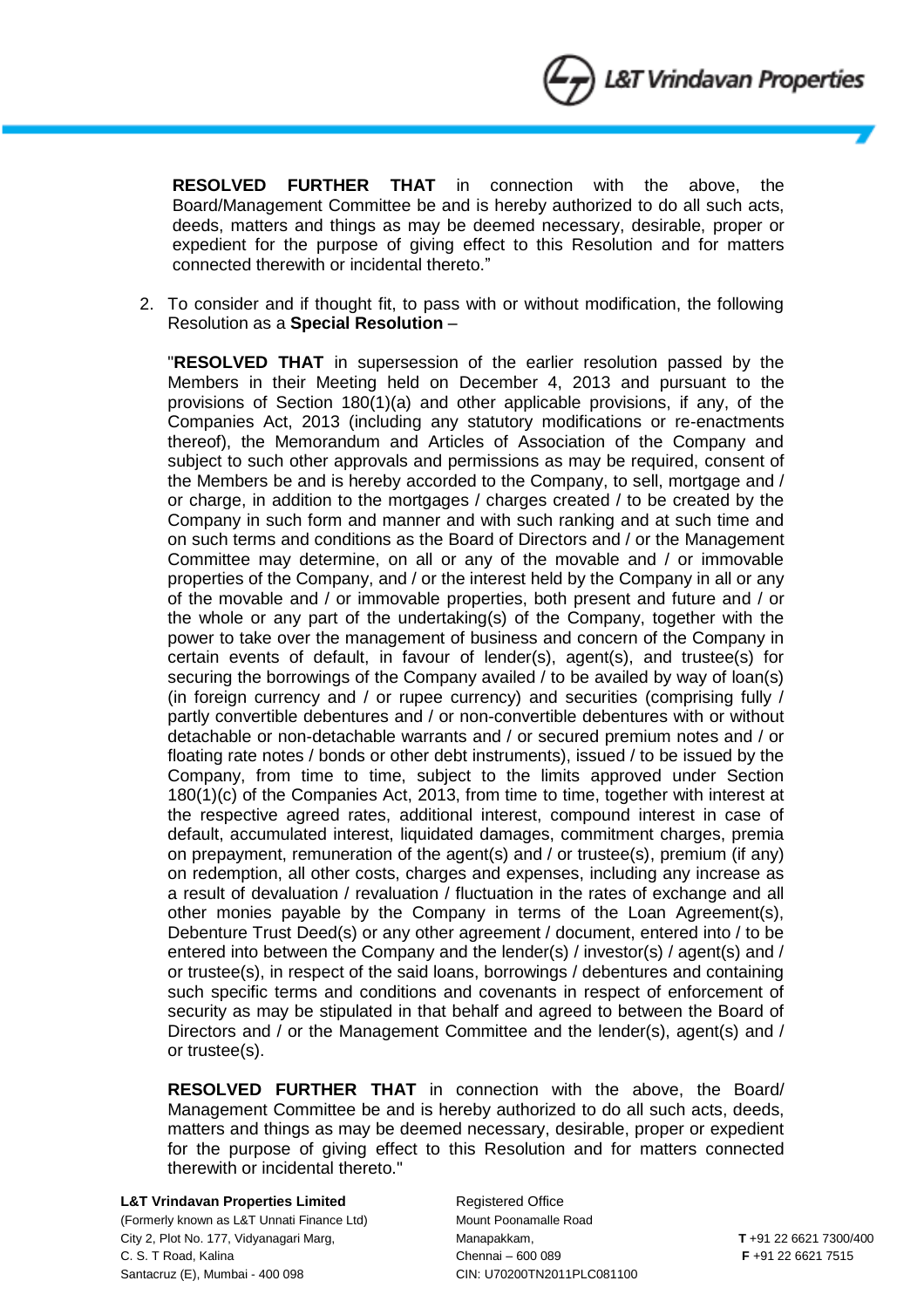3. To consider and, if thought fit, to pass with or without modification(s), the following Resolution as a **Special Resolution:**

**"RESOLVED THAT** pursuant to the provisions of Section 42 and 71 of the Companies Act, 2013 ('the Act'), Rule 14(2) of Companies (Prospectus and Allotment of Securities) Rules, 2014 and other applicable provisions, if any, of the Act (including any statutory modifications or re-enactments thereof for the time being in force) and in accordance with the provisions of Securities and Exchange Board of India (Issue & Listing of Debt Securities) Regulations, 2008, the Rules, Regulations, Guidelines and Circulars, as amended from time to time, the Memorandum and Articles of Association of the Company and subject to such other approvals as may be required from regulatory authorities from time to time, consent of the Members be and is hereby accorded to the Board of Directors/Management Committee to offer, issue and allot, in one or more tranches Secured or Unsecured Non-convertible Debentures/Bonds on private placement basis during the Financial Year 2014-2015, for an amount not exceeding Rs. 500,00,00,000/- (Rupees Five Hundred Crore only) on such terms and conditions and at such times at par or at such premium, as may be decided by the Board/ Management Committee to such person or persons, including one or more companies, bodies corporate(s), statutory corporations, commercial banks, lending agencies, financial institutions, insurance companies, mutual funds, pension/provident funds and individuals, as the case may be or such other person/persons as the Board/Management Committee may decide so, however that the aggregate amount of funds to be raised by issue of Non-convertible Debentures/Bonds shall not exceed Rs. 500 Crore.

**RESOLVED FURTHER THAT** in connection with the above, the Board/ Management Committee be and is hereby authorized to do all such acts, deeds, matters and things as may be deemed necessary, desirable, proper or expedient for the purpose of giving effect to this Resolution and for matters connected therewith or incidental thereto."

# **By order of the Board of Directors For L&T Vrindavan Properties Limited**

**Sd/- Shekhar Prabhudesai Authorised Signatory**

Date: May 23, 2014 Place: Mumbai

### **L&T Vrindavan Properties Limited Figure 2018** Registered Office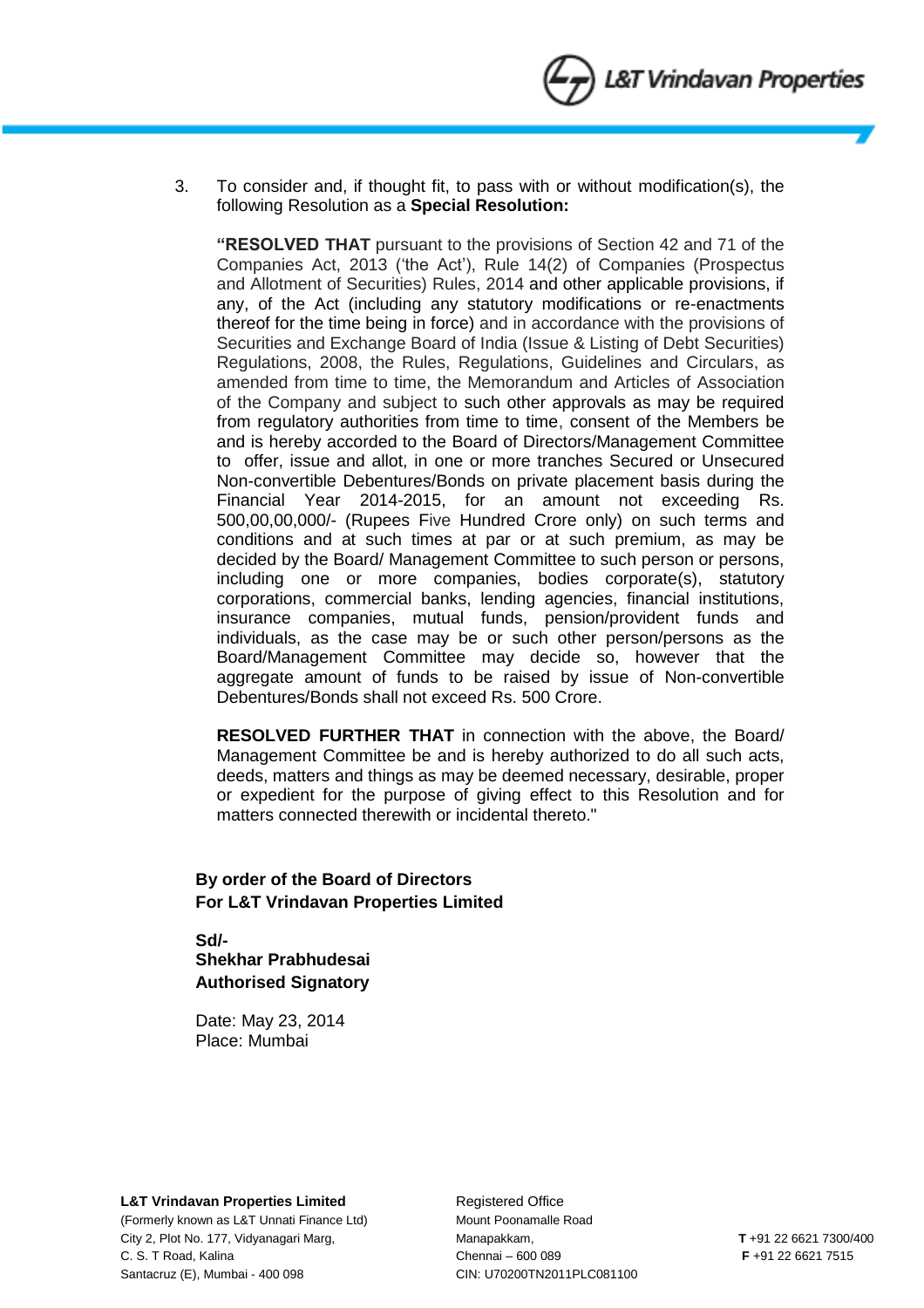## **NOTES:**

- (a) A MEMBER ENTITLED TO ATTEND AND VOTE IS ENTITLED TO APPOINT A PROXY TO ATTEND AND VOTE INSTEAD OF HIMSELF/HERSELF. A PROXY NEED NOT BE A MEMBER OF THE COMPANY. PROXIES IN ORDER TO BE EFFECTIVE MUST BE RECEIVED AT THE REGISTERED OFFICE OF THE COMPANY NOT LESS THAN 48 HOURS BEFORE THE MEETING.
- (b) THE STATEMENT, PURSUANT TO SECTION 102 OF THE COMPANIES ACT, 2013 IN RESPECT OF THE BUSINESS ABOVE IS ANNEXED HERETO.
- (c) IN COMPLIANCE WITH THE PROVISIONS OF SECTION 108 OF THE COMPANIES ACT, 2013 READ WITH RULE 20 OF COMPANIES (MANAGEMENT AND ADMINISTRATION) RULES, 2014, THE SHAREHOLDERS ARE INFORMED THAT THE COMPANY IS PLEASED TO OFFER E-VOTING FACILITY AS AN ALTERNATIVE MODE OF VOTING WHICH WILL ENABLE THE MEMBERS TO CAST THEIR VOTES ELECTRONICALLY. NECESSARY ARRANGEMENTS HAVE BEEN MADE BY THE COMPANY WITH CENTRAL DEPOSITORY SERVICES (INDIA) LIMITED (CDSL) TO FACILITATE E-VOTING. E-VOTING IS OPTIONAL AND MEMBERS SHALL HAVE THE OPTION TO VOTE EITHER THROUGH E-VOTING OR IN PERSON AT THE GENERAL MEETING. THE DETAILED PROCEDURE IS MENTIONED BELOW. FOR THE AFORESAID PURPOSE, THE COMPANY HAS APPOINTED MR. V. SURESH, PRACTISING COMPANY SECRETARY AS SCRUTINIZER FOR SCRUTINIZING E-VOTING PROCESS IN A FAIR AND TRANSPARENT MANNER.

### **L&T Vrindavan Properties Limited Registered Office**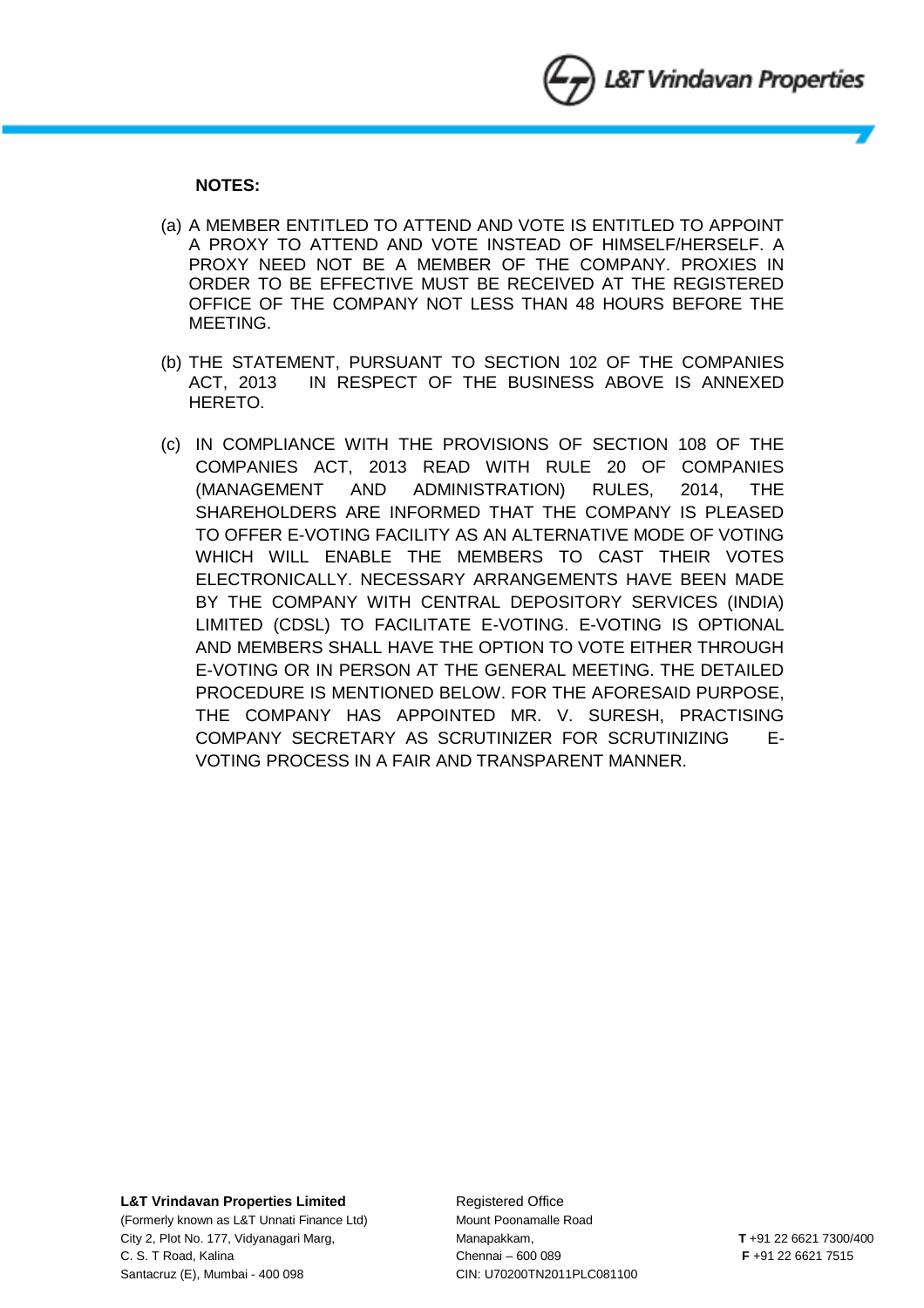## **Procedure for voting through electronic means**

The Company is pleased to offer e-Voting facility for its Members to enable them to cast their votes electronically. The procedure and instructions for the same are as follows:

- i. Open your web browser during the voting period and log on to the evoting website **www.evotingindia.com**
- ii. Now click on "Shareholders" to cast your votes
- iii. Now, select the Electronic Voting Sequence Number "EVSN" along with "COMPANY NAME" from the drop down menu and click on "SUBMIT"
- iv. Now, fill up the following details in the appropriate boxes:

| User-ID          | For Members holding shares in Demat Form:-                                      |
|------------------|---------------------------------------------------------------------------------|
|                  | a) For CDSL :- 16 digits beneficiary ID                                         |
|                  | b) For NSDL :- 8 Character DP ID followed by 8 Digits<br>Client ID              |
|                  | For Members holding shares in Physical Form:-                                   |
|                  | Folio Number registered with the Company<br>$\bullet$                           |
| Password         | Your Unique password allocated by the Company                                   |
| PAN <sup>*</sup> | Enter your 10 digit alpha-numeric PAN issued by Income<br><b>Tax Department</b> |

 \*Members who have not updated their PAN with the Company / Depository Participant are requested to use default number 'DEFAULT NUMBER' in the PAN field.

- v. After entering these details appropriately, click on "SUBMIT" tab.
- vi. Members holding shares in Physical form will then reach directly to the voting screen.
- vii. Members holding shares in Demat form will now reach Password Change menu wherein they are required to mandatorily change their login password in the new password field. The new password has to be minimum eight characters consisting of one upper case (A-Z), one lower case (a-z), one numeric value (0-9) and a special character. Kindly note that this password is to be also used by the Demat holders for voting for resolution of any other Company on which they are eligible to vote, provided that Company opts for e-voting through CDSL platform. It is strongly recommended not to share your password with any other person and take utmost care to keep your password confidential.
- viii. You can also update your mobile number and e-mail ID in the user profile details of the folio which may be used for sending communication(s) regarding CDSL e-voting system in future. The same may be used in case the Member forgets the password and the same needs to be reset.
- ix. If you are holding shares in Demat form and had logged on to www.evotingindia.com and casted your vote earlier for EVSN of any company, then your existing login id and password are to be used.

**L&T Vrindavan Properties Limited Manual Registered Office** (Formerly known as L&T Unnati Finance Ltd) Mount Poonamalle Road City 2, Plot No. 177, Vidyanagari Marg, Manapakkam, **T** +91 22 6621 7300/400 C. S. T Road, Kalina Chennai – 600 089 **F** +91 22 6621 7515 Santacruz (E), Mumbai - 400 098 CIN: U70200TN2011PLC081100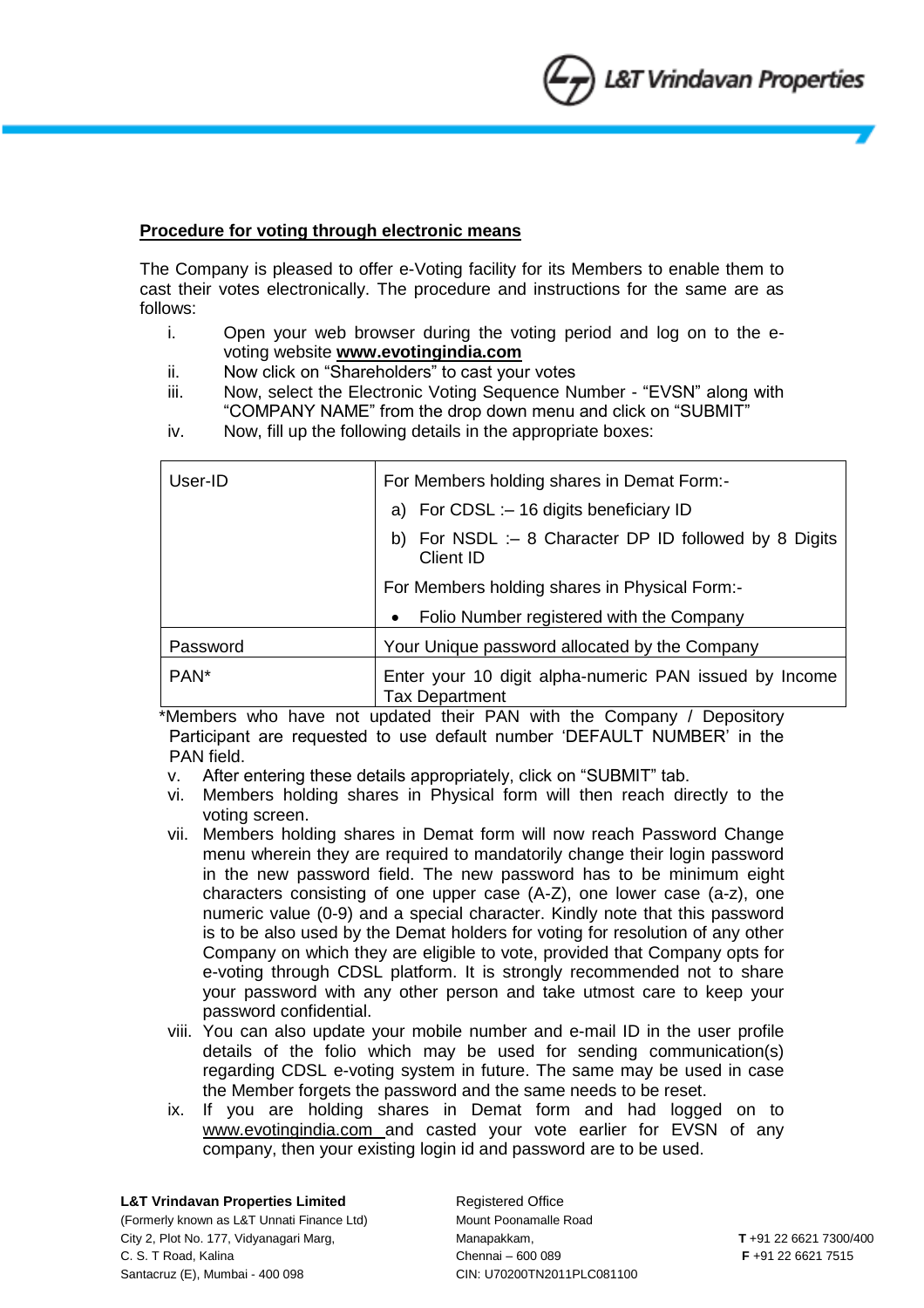

- x. For Members holding shares in physical form, the password and default number can be used only for e-voting on the resolutions given in the notice.
- xi. On the voting page, you will see Resolution Description and against the same the option 'YES/NO' for voting. Enter the number of shares (which represents number of votes) under YES/NO or alternatively you may partially enter any number in YES and partially in NO, but the total number in YES and NO taken together should not exceed your total shareholding.
- xii. Click on the Resolution File Link if you wish to view the Notice.
- xiii. After selecting the resolution you have decided to vote on, click on "SUBMIT". A confirmation box will be displayed. If you wish to confirm your vote, click on "OK", else to change your vote, click on "CANCEL" and accordingly modify your vote.
- xiv. Once you 'CONFIRM' your vote on the resolution, you will not be allowed to modify your vote.
- xv. The e-voting period commences on May 28, 2014 from 9 a.m. and concludes on May 28, 2014 at 7 p.m. In case you have any queries or issues regarding e-voting, please contact helpdesk.evoting@cdslindia.com.

#### **L&T Vrindavan Properties Limited Figure 2018** Registered Office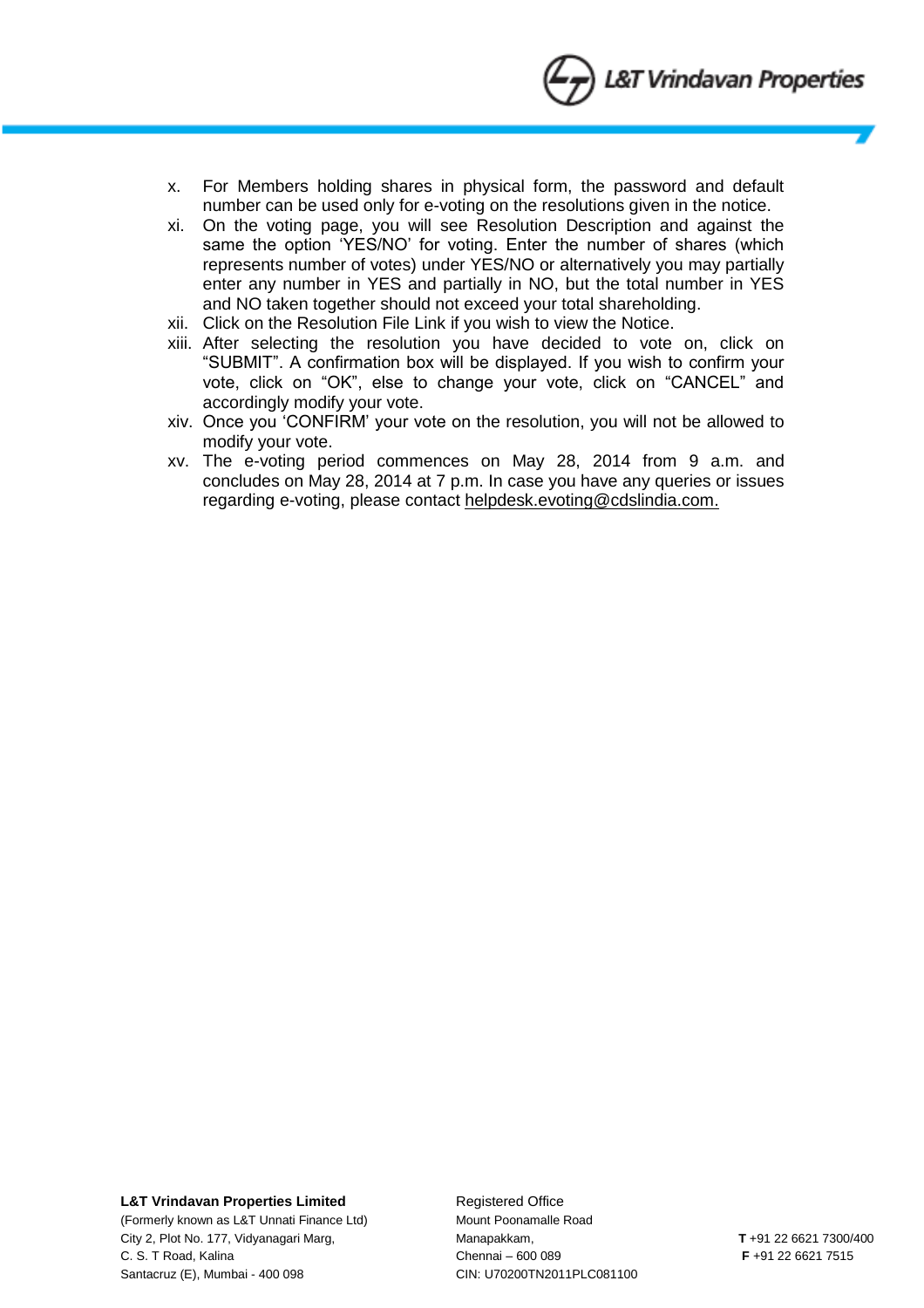

# **ANNEXURE TO THE NOTICE**

(Statement under Section 102 of the Companies Act, 2013)

## **Item No. 1**

The Shareholders had authorized the Board of Directors of the Company and/or any Committee thereof to borrow from time to time a sum not exceeding Rs. 1,000 Crore (Rupees One Thousand Crore), on such terms and conditions as it may deem fit under Section 180(1)(c) of the Companies Act, 2013 vide resolution passed on December 4, 2013. In view of the potential growth in business of the Company and anticipating the need of additional funds that may be required in the near future, it was considered essential to borrow monies from diverse sources for various business activities/initiatives undertaken by the Company, consequent to which the amount borrowed and outstanding could exceed the present limit of Rs. 1,000 Crore. The Board accordingly recommends the revised limit to the extent of Rs. 1,500 Crore (Rupees One Thousand Five Hundred Crore only) under 180(1)(c) of the Companies Act, 2013 as set out in the Resolution for approval of the Members.

The Board recommends the Special Resolution set forth in Item No. 1 of the Notice for approval of the Members.

None of the Directors or Key Managerial Personnel of the Company including their relatives are interested or concerned in the Resolution except to the extent of their shareholding, if any, in the Company.

## **Item No. 2**

As per the provisions of Section 180(1)(a) of the Companies Act, 2013, a company shall not sell, lease or otherwise dispose of the whole or substantially the whole of the undertaking of the company or where the company owns more than one undertaking, of the whole or substantially the whole of any of such undertakings, unless approval of the Shareholders is obtained by way of a Special Resolution.

In connection with the loan/credit facilities to be availed by the Company, as and when required, through various sources for business purposes, the Company might be required to create charges over its assets, properties and licenses by way of hypothecation, mortgage, lien, pledge etc. in favour of its lenders (up to the limits approved under Section 180(1)(c) of the Companies Act, 2013), for the purposes of securing the loan/credit facilities extended by them to the Company. Further, upon occurrence of default under the relevant Loan/facility agreements and other documents as may be executed by the Company with the lenders, the lenders would have certain rights in respect of the Company's assets, properties and licenses including the rights of sale/disposal thereof, creation of charge/s as aforesaid and enforcement of assets by the Company's lenders upon occurrence of default would amount to a sale/disposal of the whole or substantially the whole of the undertaking of the Company, pursuant to the provisions of Section 180(1)(a) of the Companies Act, 2013.

**L&T Vrindavan Properties Limited Figure 2018** Registered Office